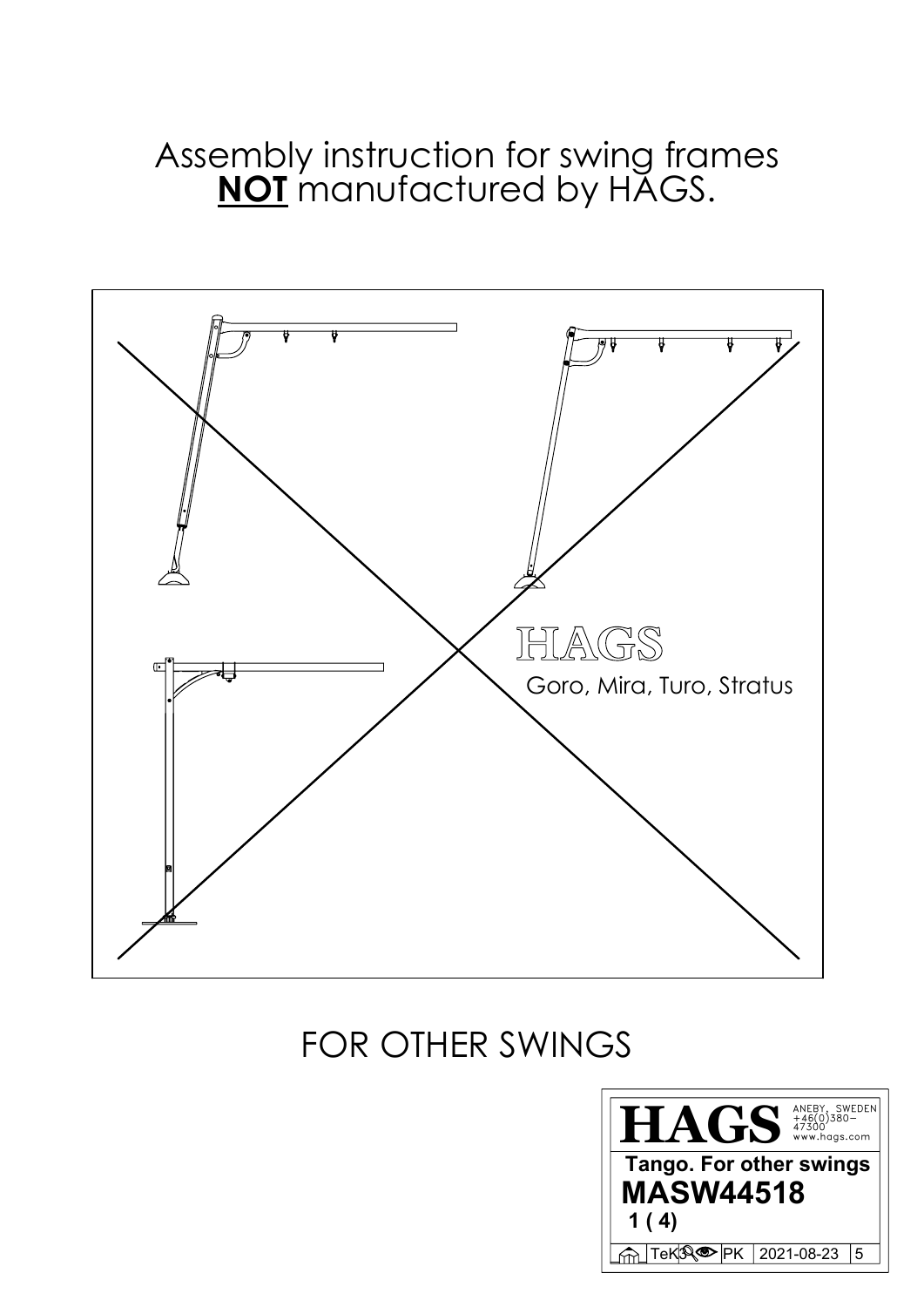



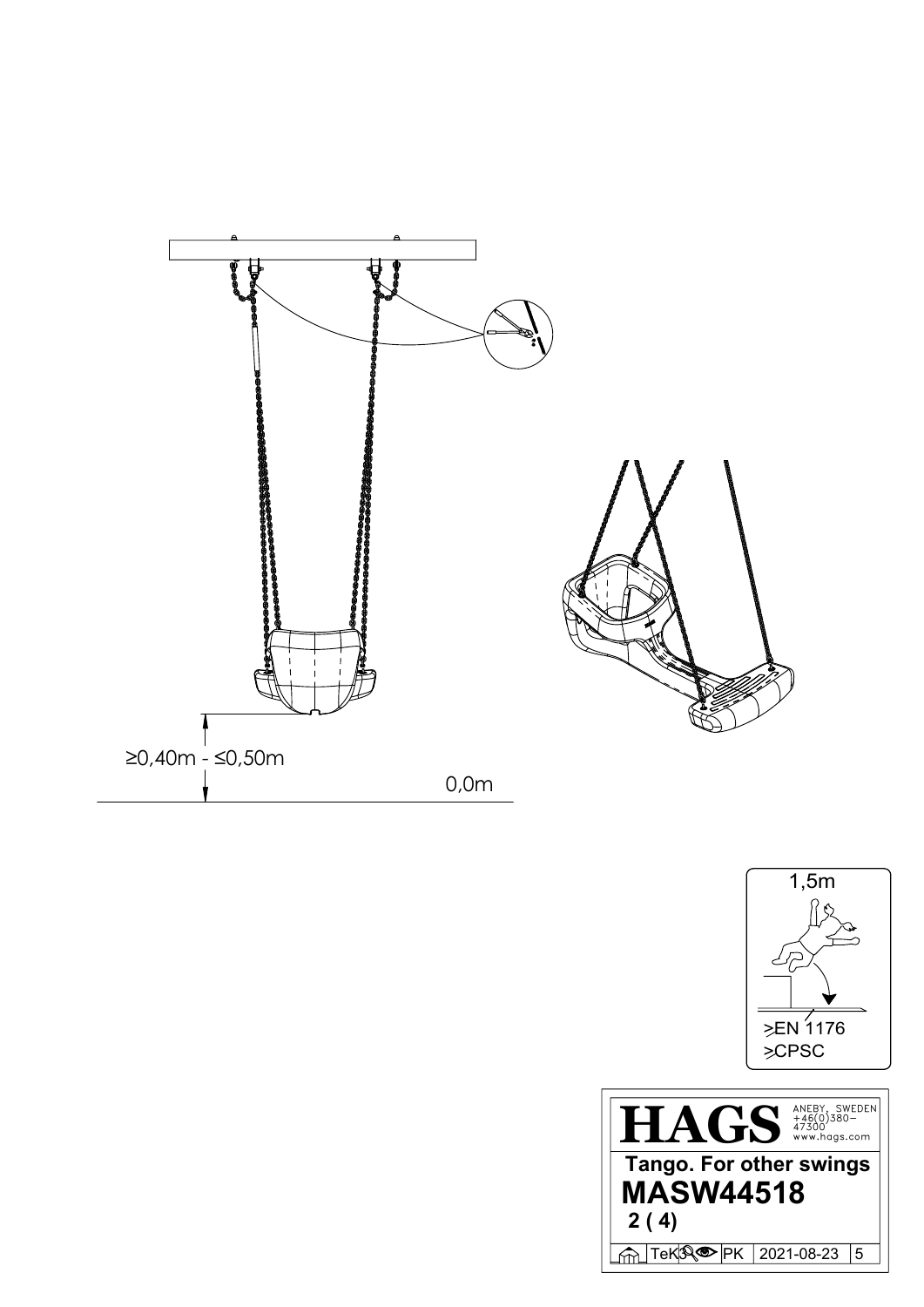



**Steel** 



| NR. | <b>Description MA</b> | <b>Item Number</b>         | Qty |
|-----|-----------------------|----------------------------|-----|
| 1   | Safety chain          | 8054339                    | 2   |
| 2   | 32x35mm               | 8041760                    | 2   |
| 3   | M6S M6x20 mm          | 8008330                    | 2   |
| 4   | M6S M10x150 w. ring   | 8055517                    | 2   |
| 5   | Ø10,5x28x3 mm         | 8008832<br><u>(326003)</u> | 2   |
| 6   | Nut cover M10         | 8005664                    | 2   |
| 7   | SCH 40x17 mm          | 8008965                    | 2   |
| 8   | Cap M6, Ø26x14 mm     | 8005970                    | 4   |
| 9   | COVER M6, Ø16x8 mm    | 8005971                    | 4   |
| 10  | M6M-8 M10             | 8042810                    | 2   |